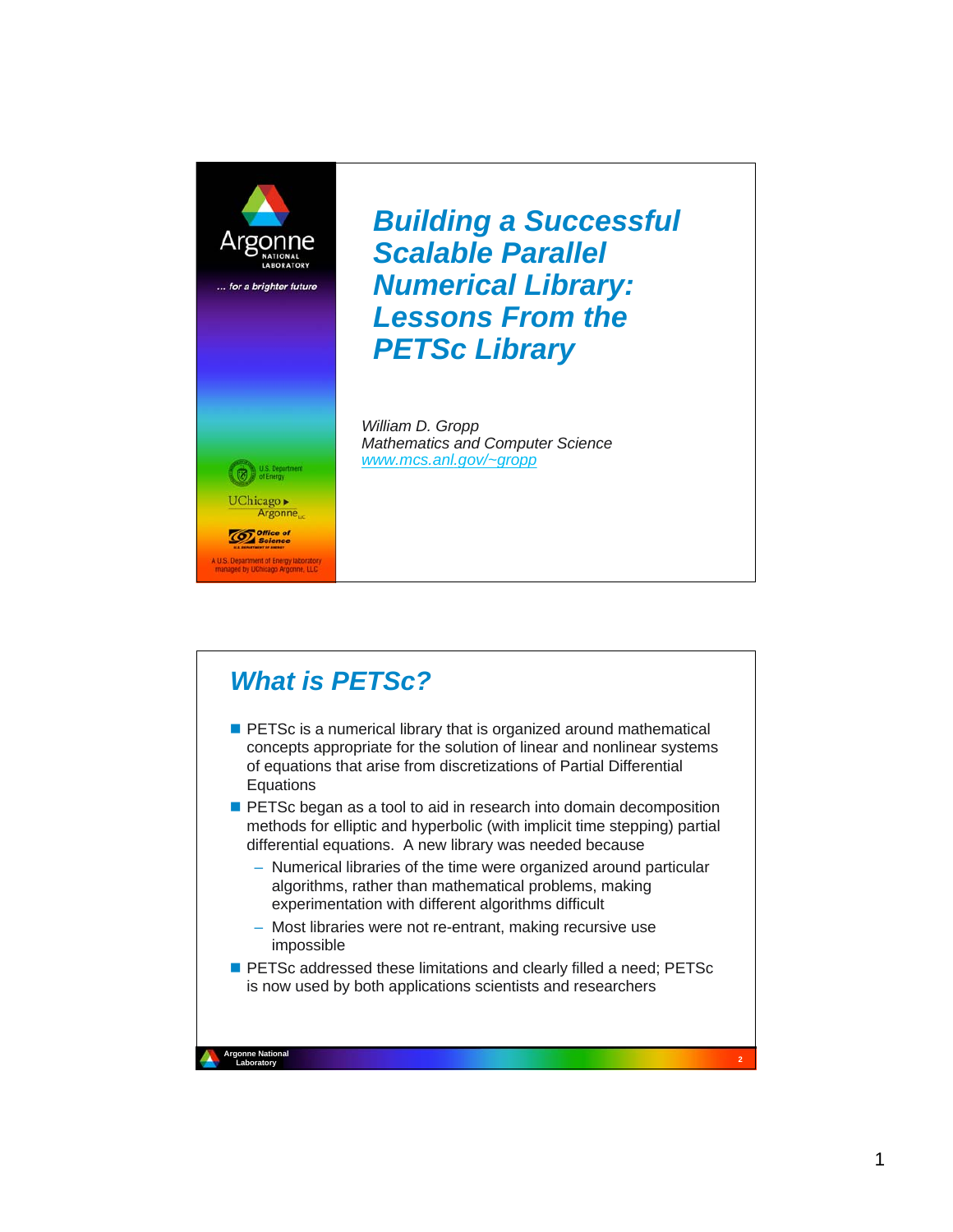#### **<sup>3</sup> Argonne National Laboratory** *The PETSc Team (Past and Present)* Dinesh Kaushik Kris **Buschelman Satish** Balay Bill Gropp Lois Curfman **McInnes** Barry Smith Hong Zhang Matt Knepley Lisandro Dalcin Victor Eijkhout Dmitry Karpeev Everyone contributed to the results described in this talk

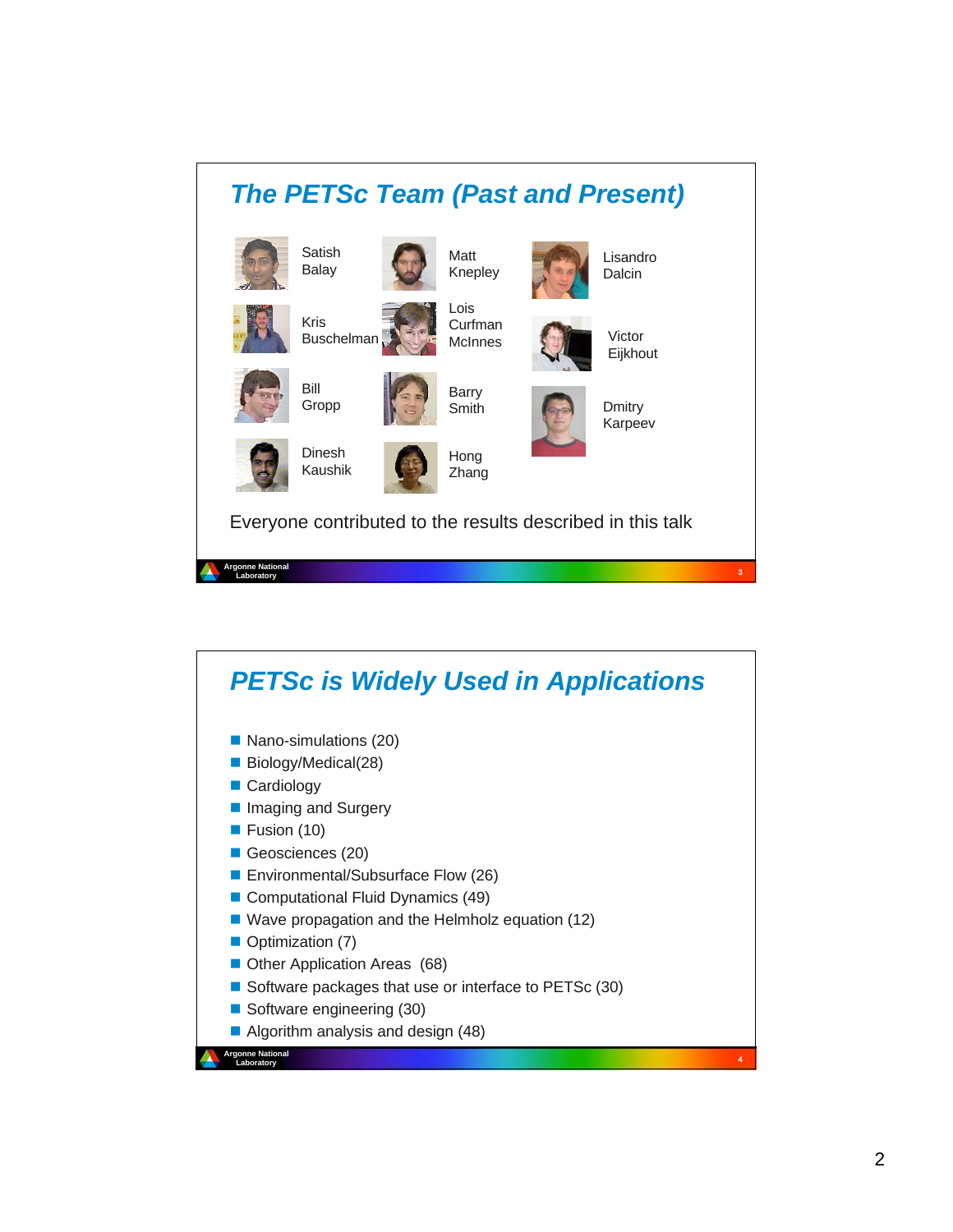

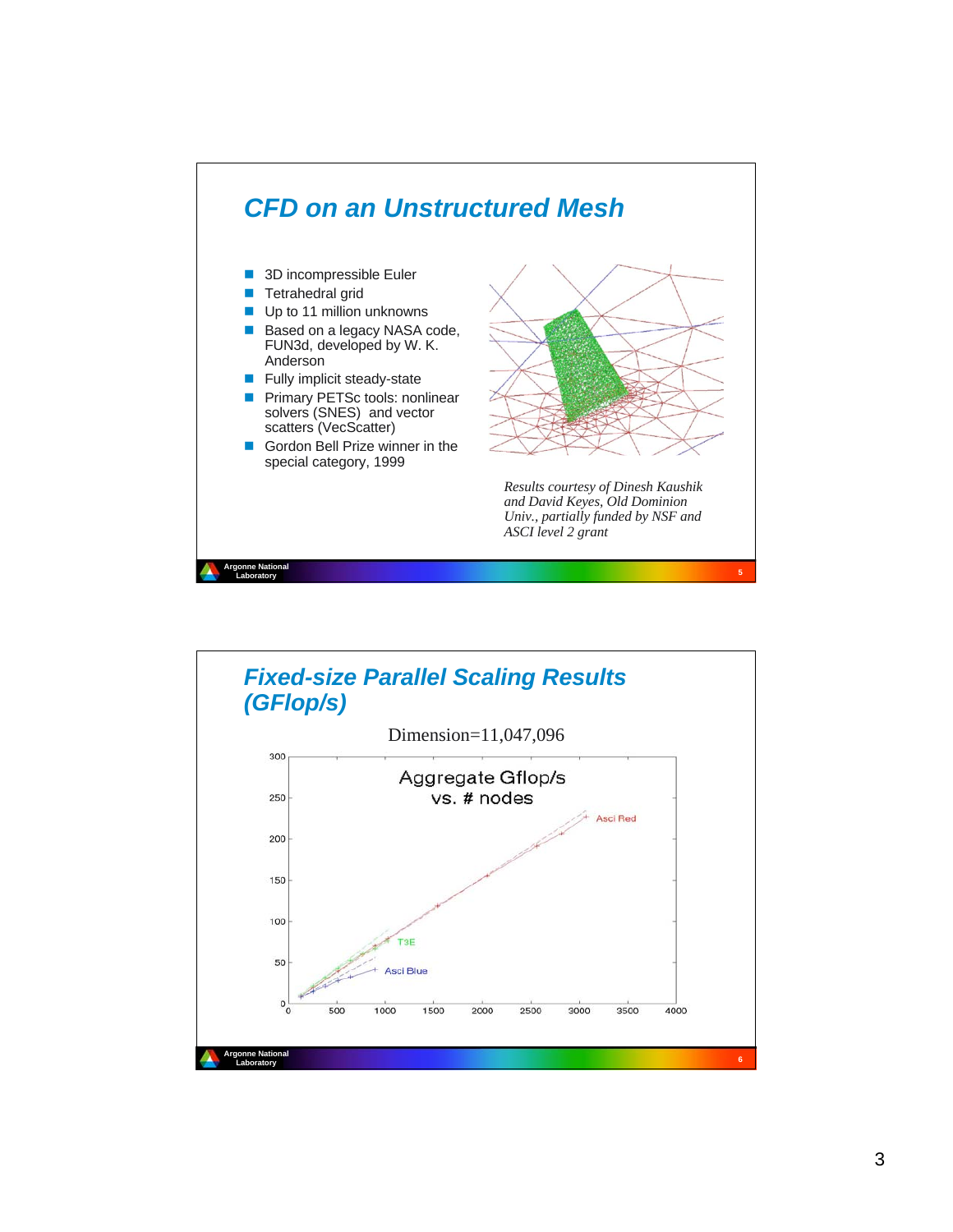

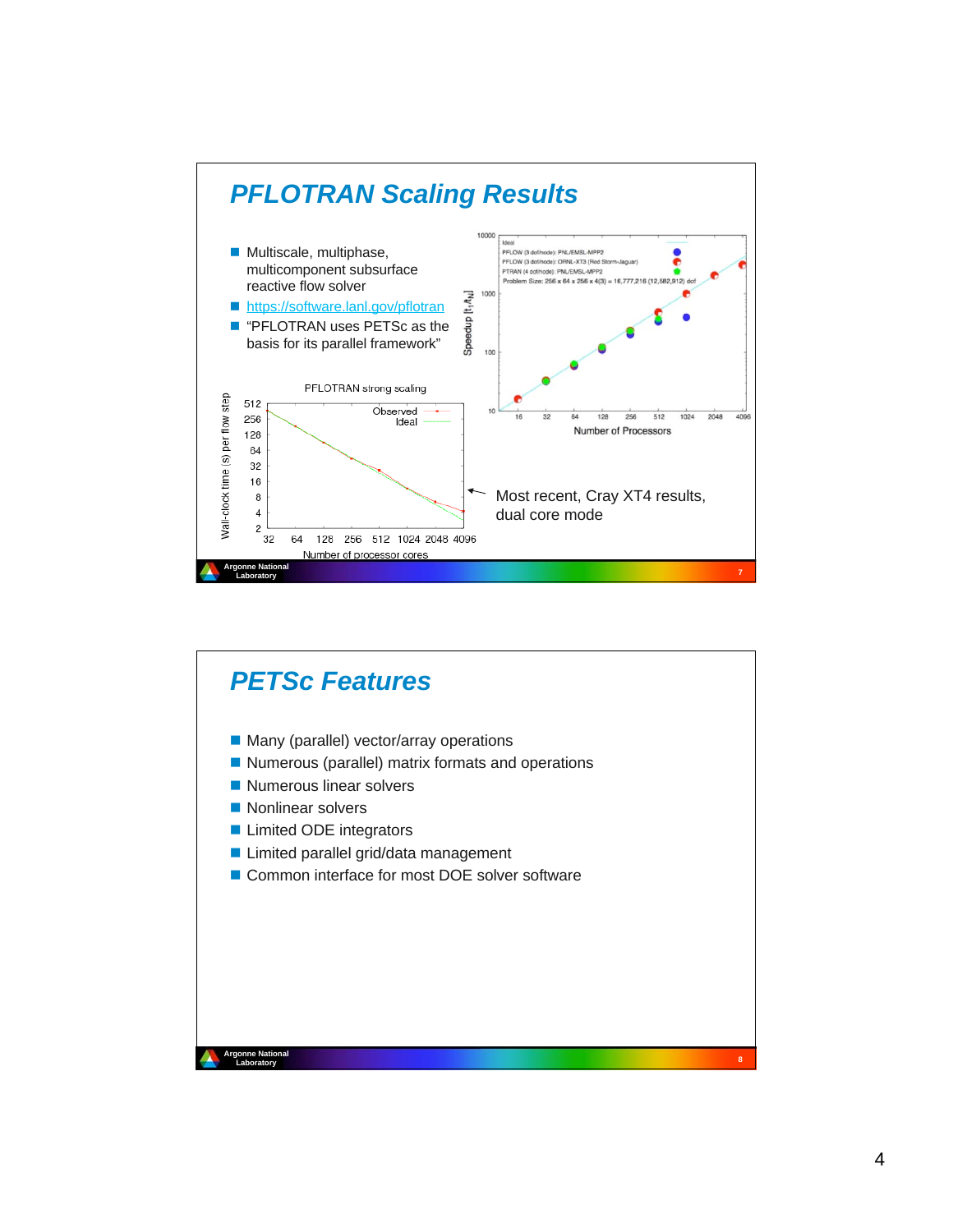

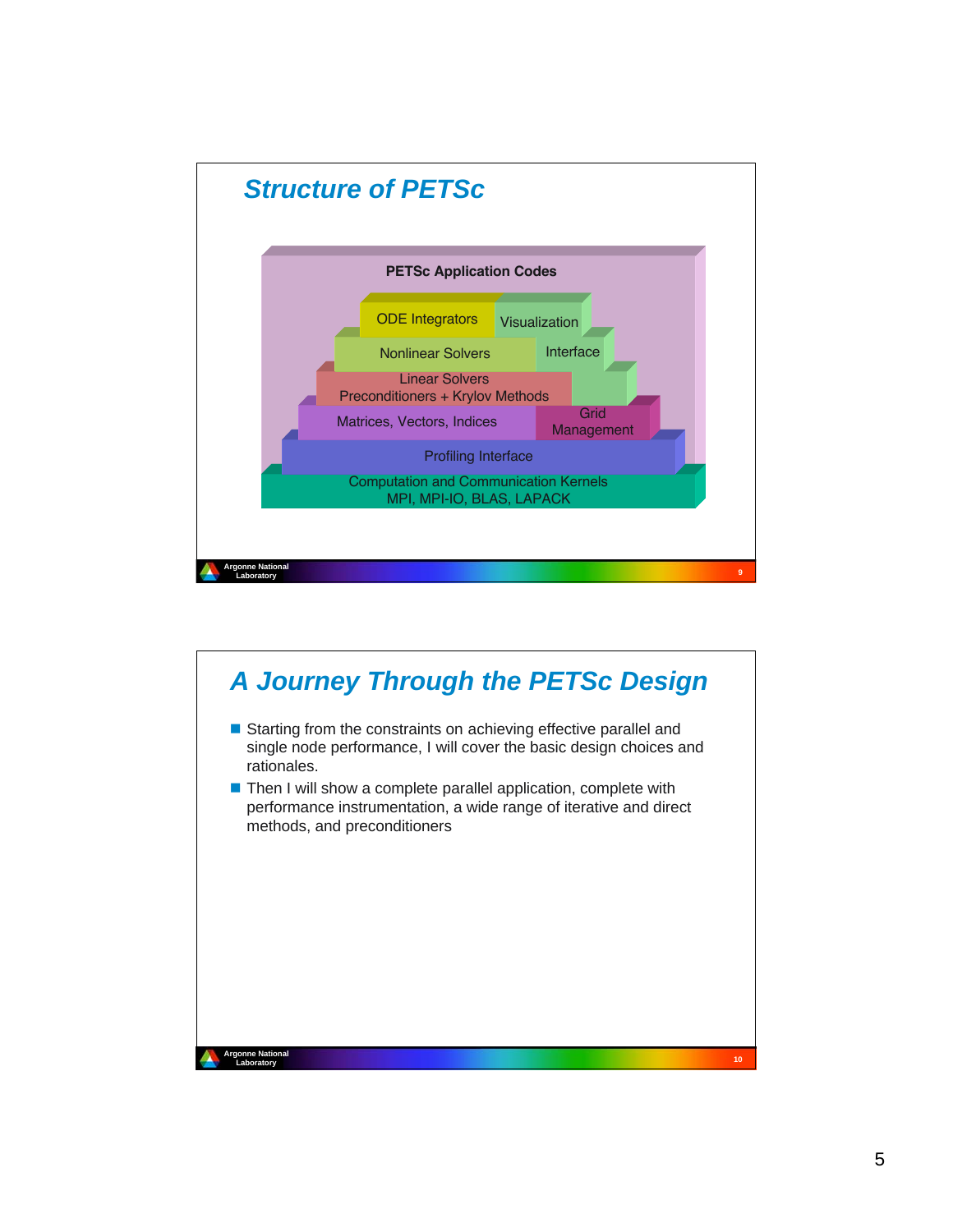

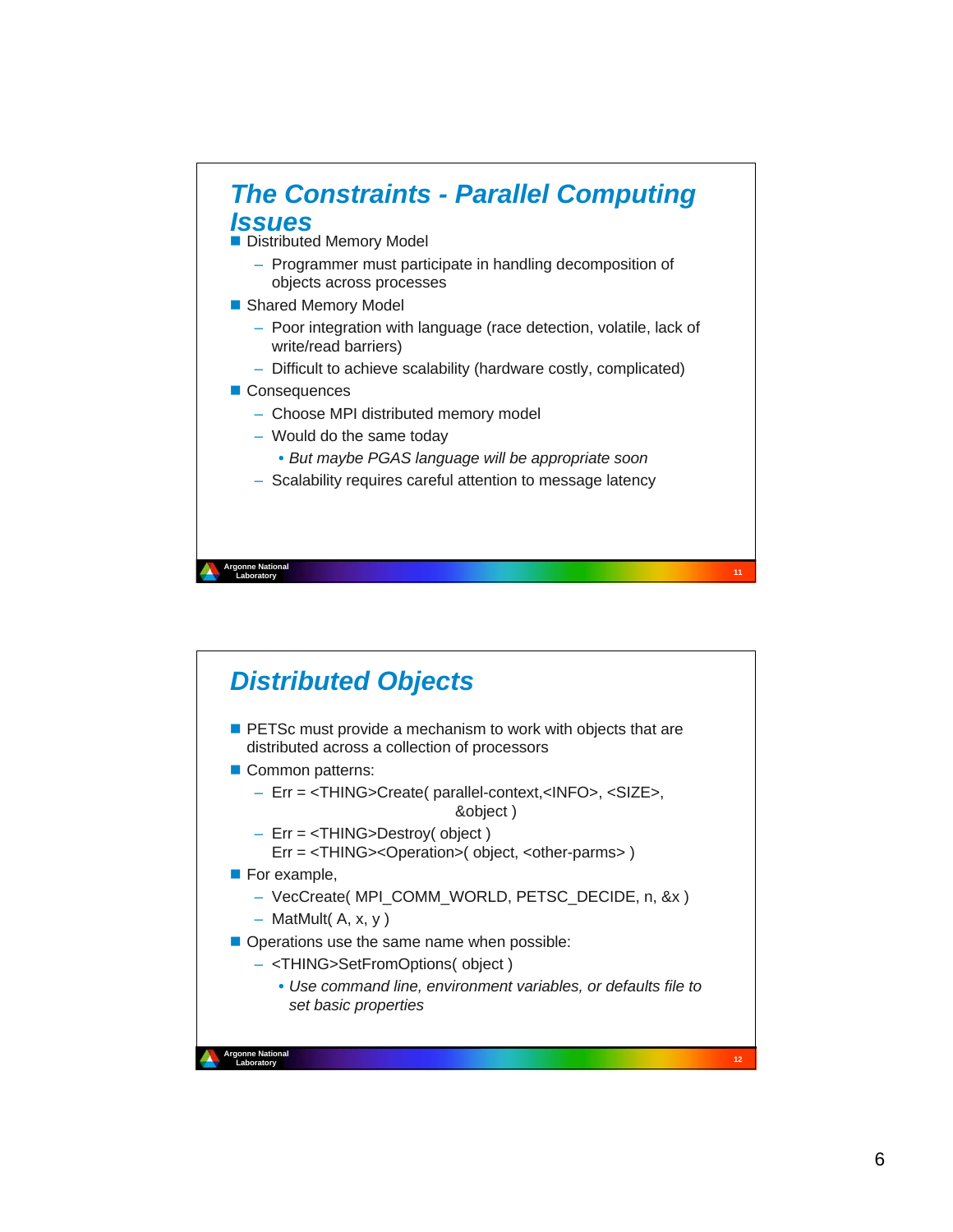

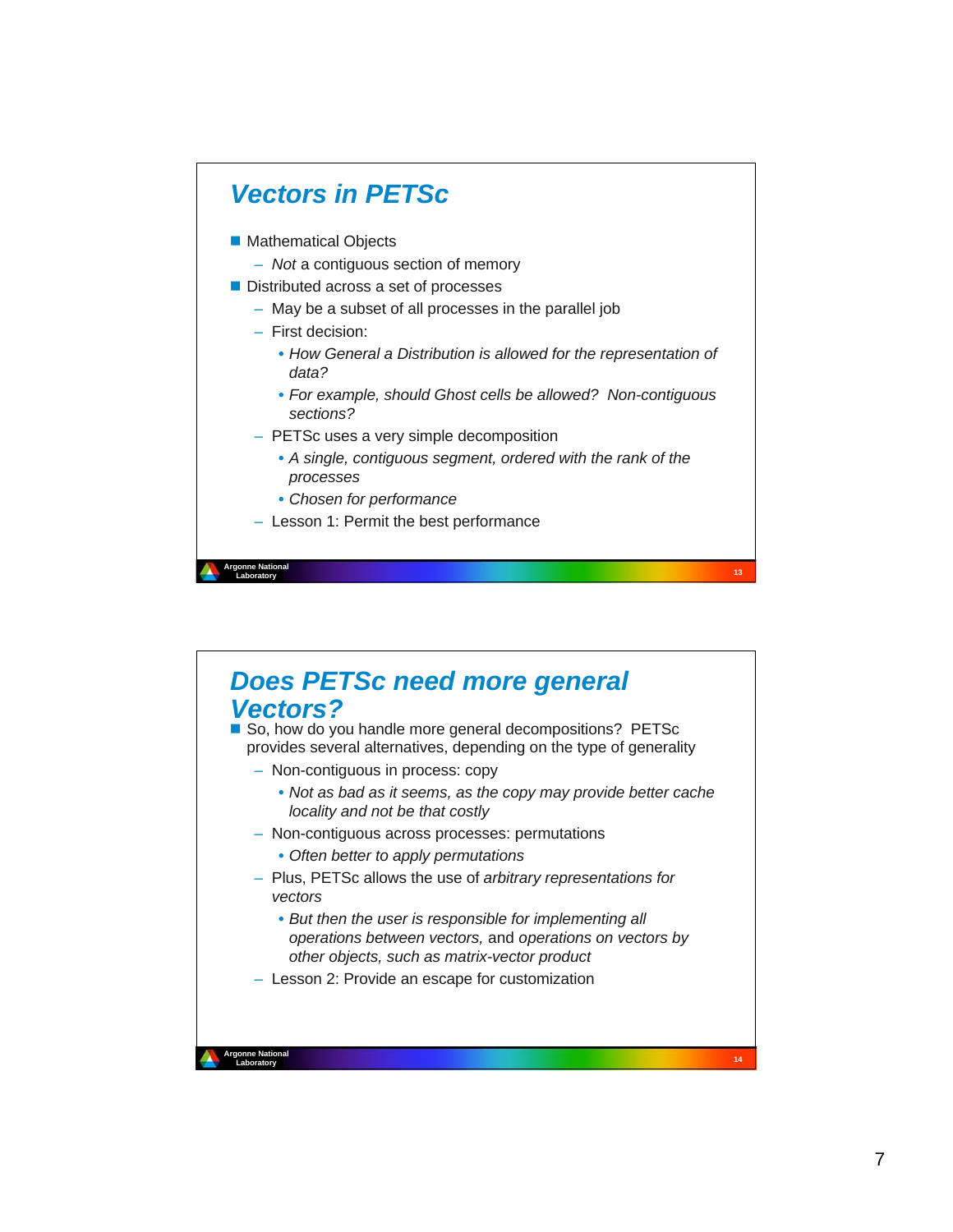

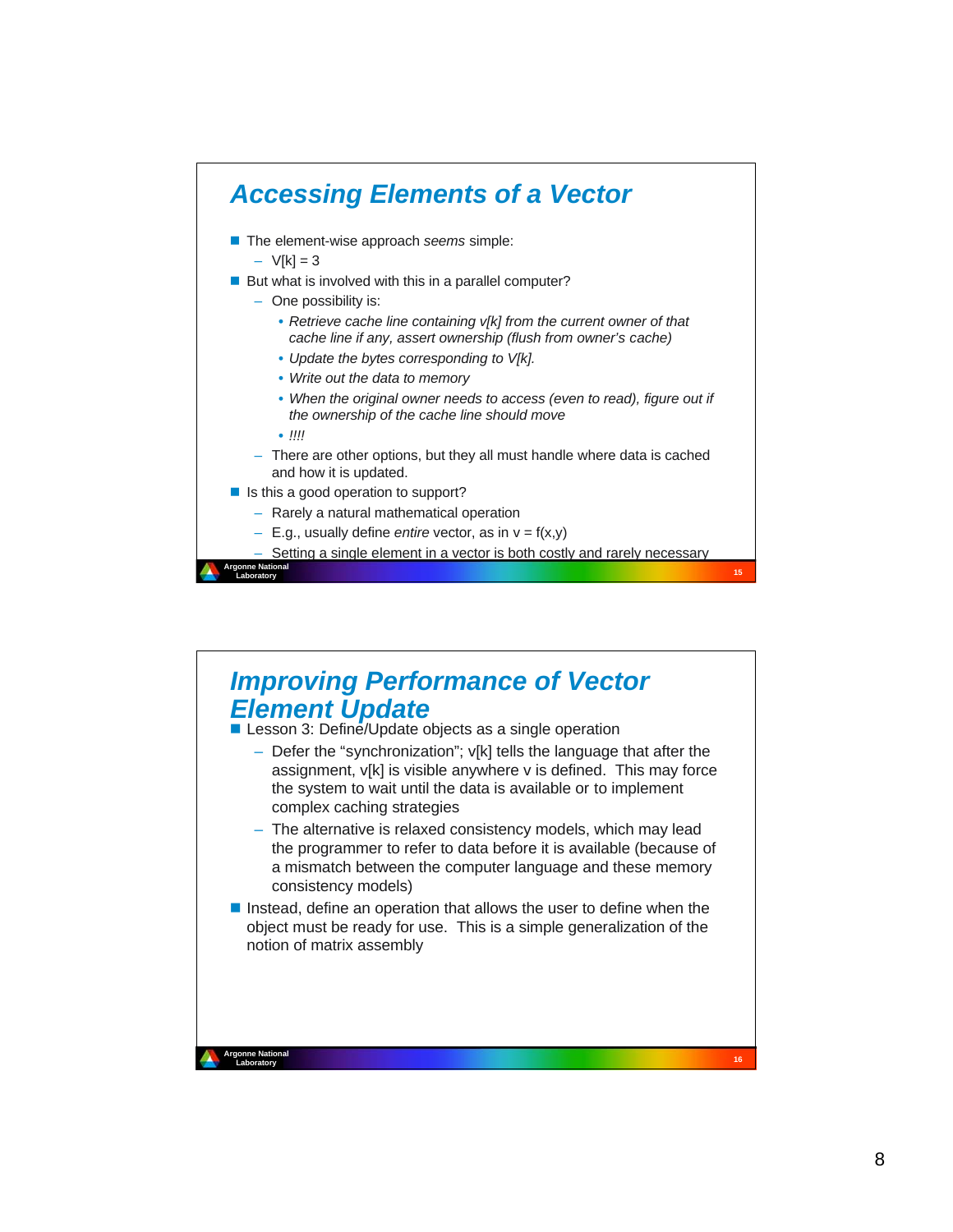

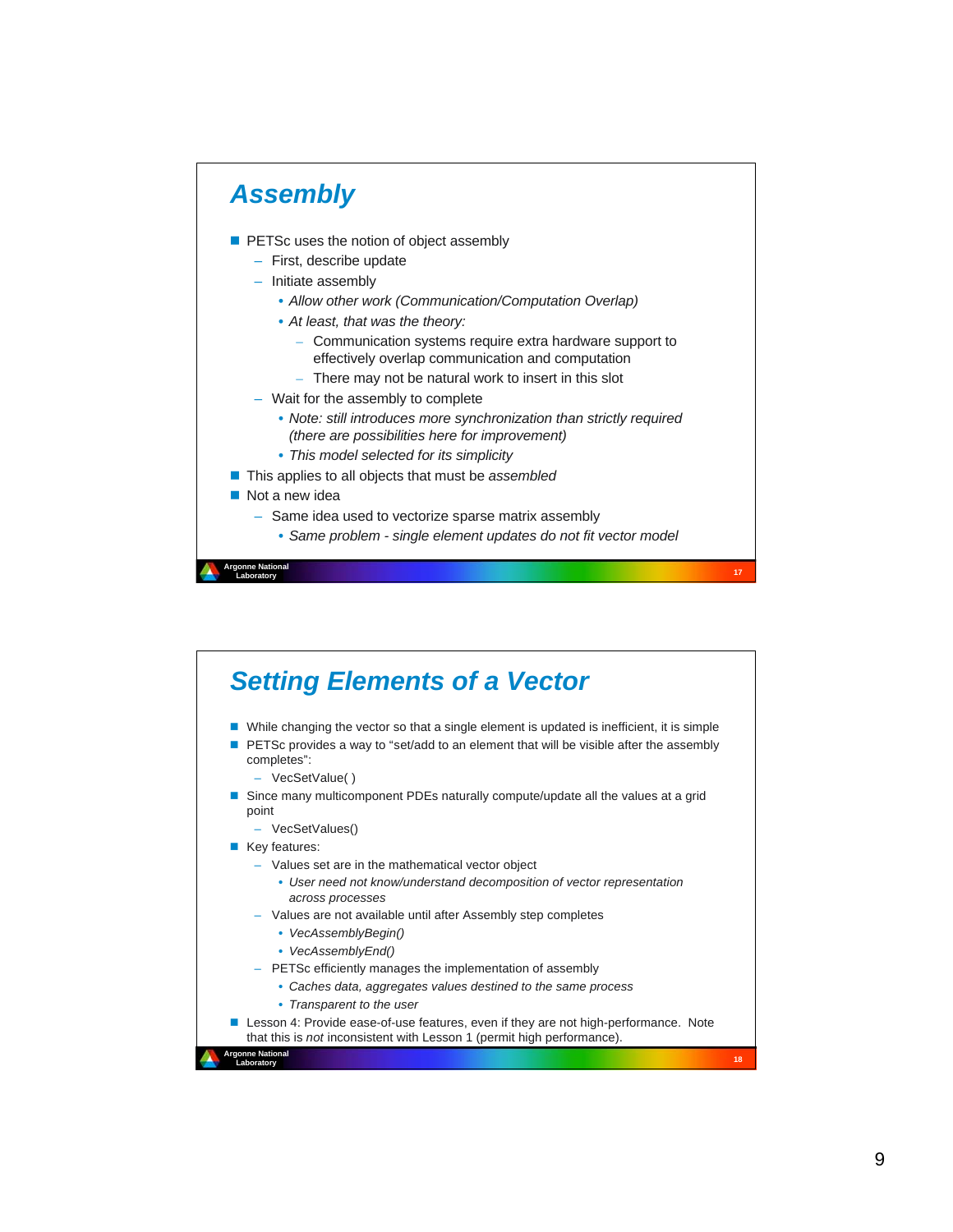

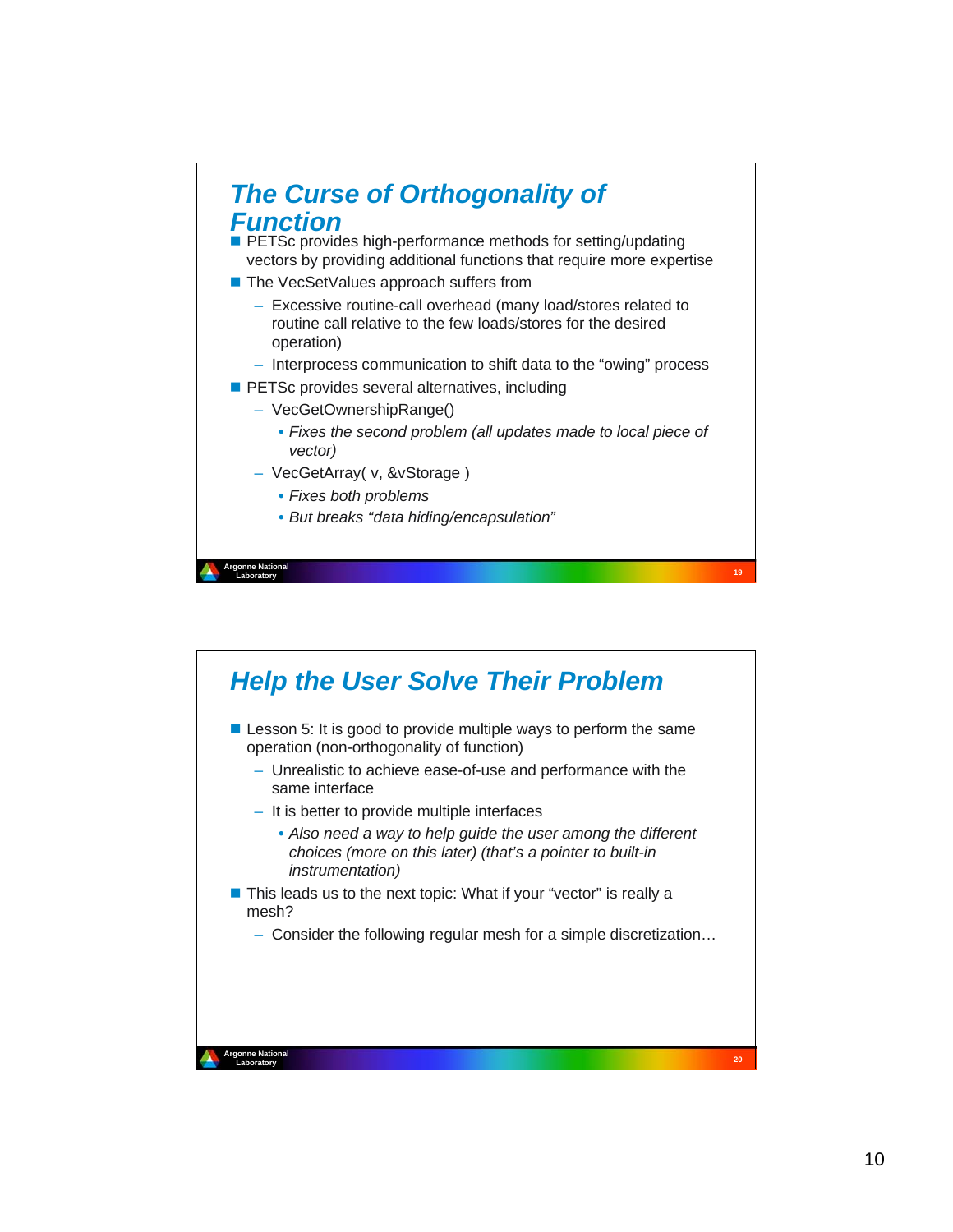

# **<sup>22</sup> Argonne National Laboratory**<br>Laboratory *Distributed Arrays as Extensions of Vectors* **PETSc defines a "Distributed Array" which is a** – Multi-dimensional array – Optimized for stencil operations by providing "ghost cells" Same Issues as for vectors: – Element-wise operations are easy to describe – But an application (almost) never applies a stencil to a single point; always to entire (distributed) array • *May apply different stencils at different points, but that's an aggregate operation if done properly*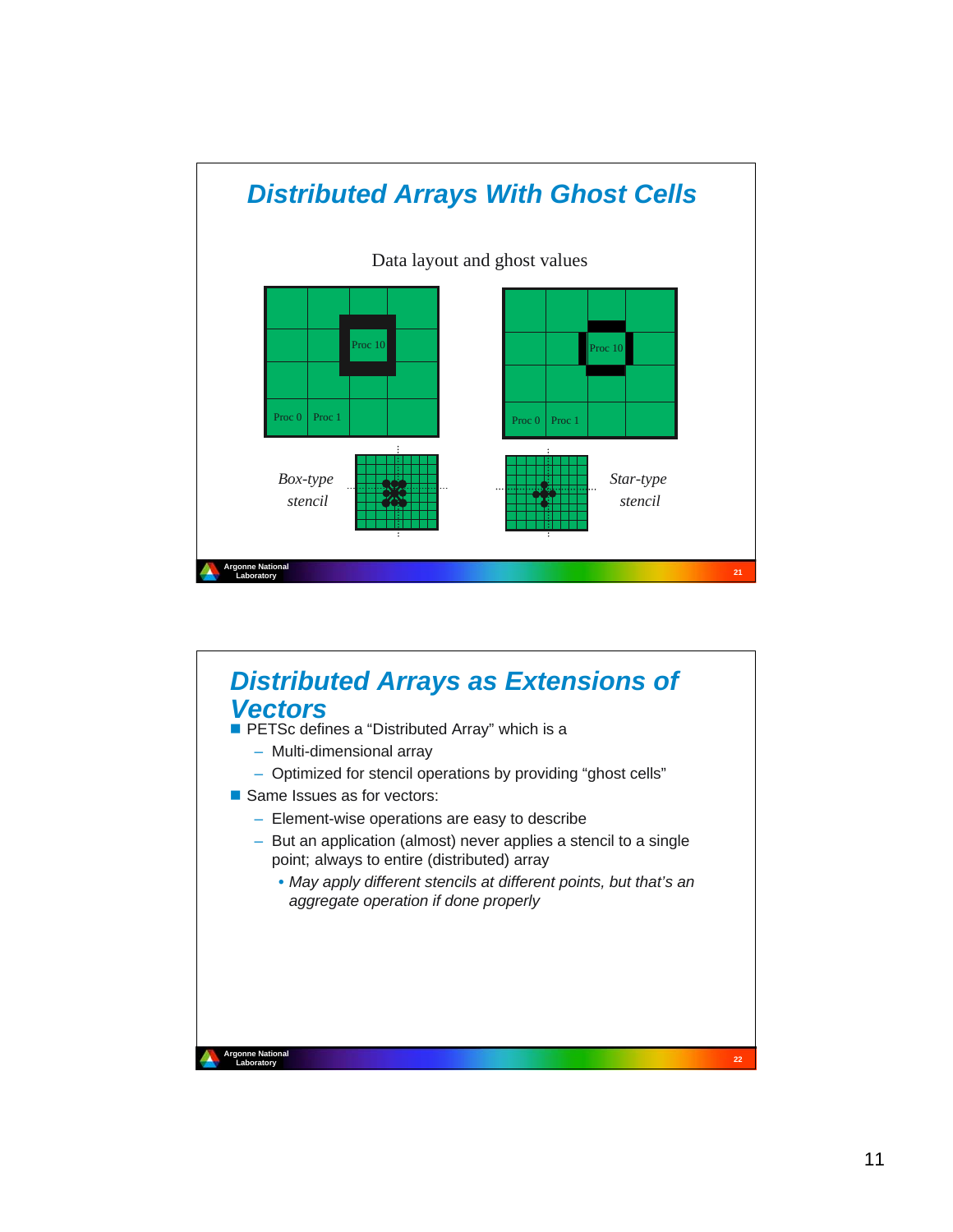

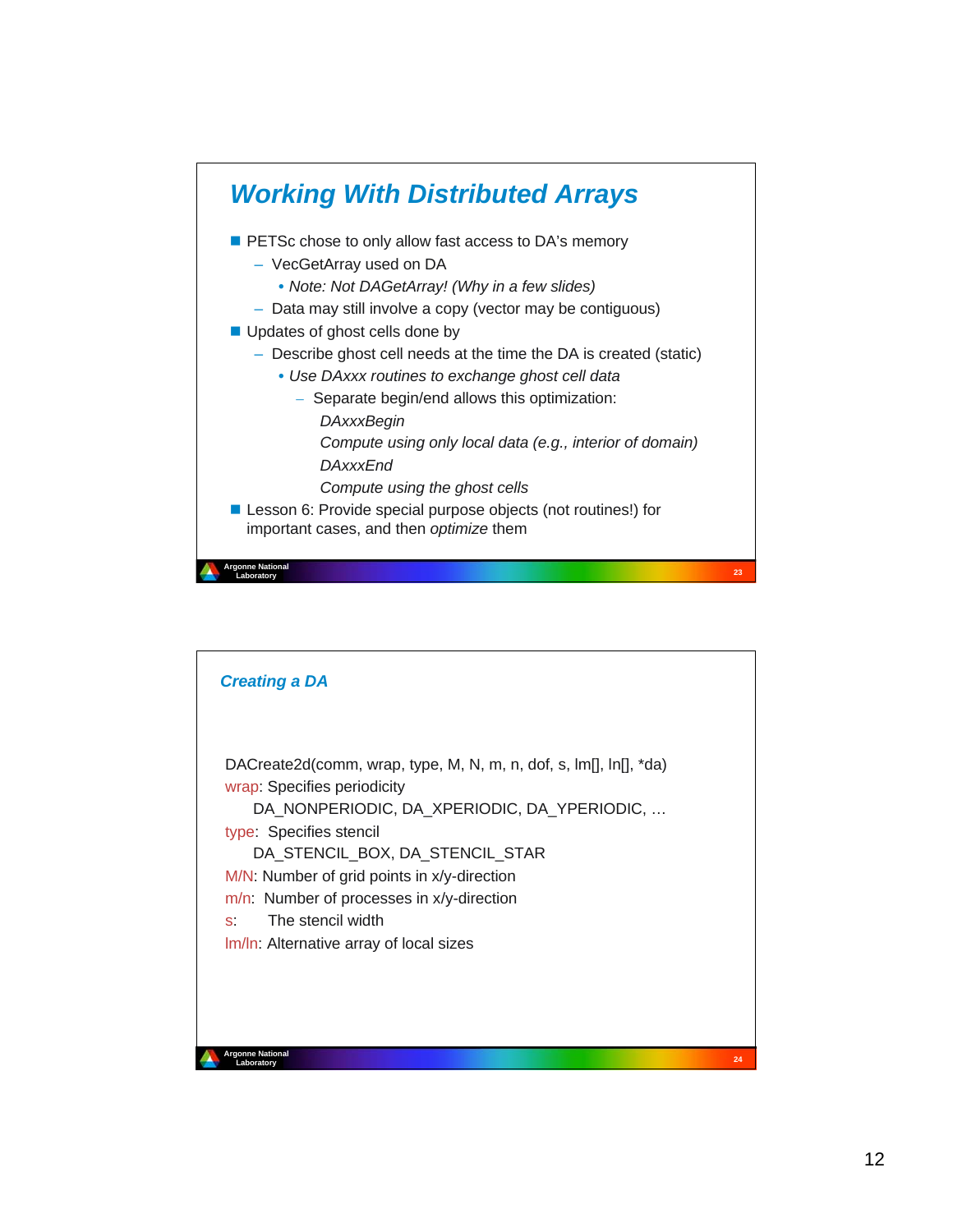

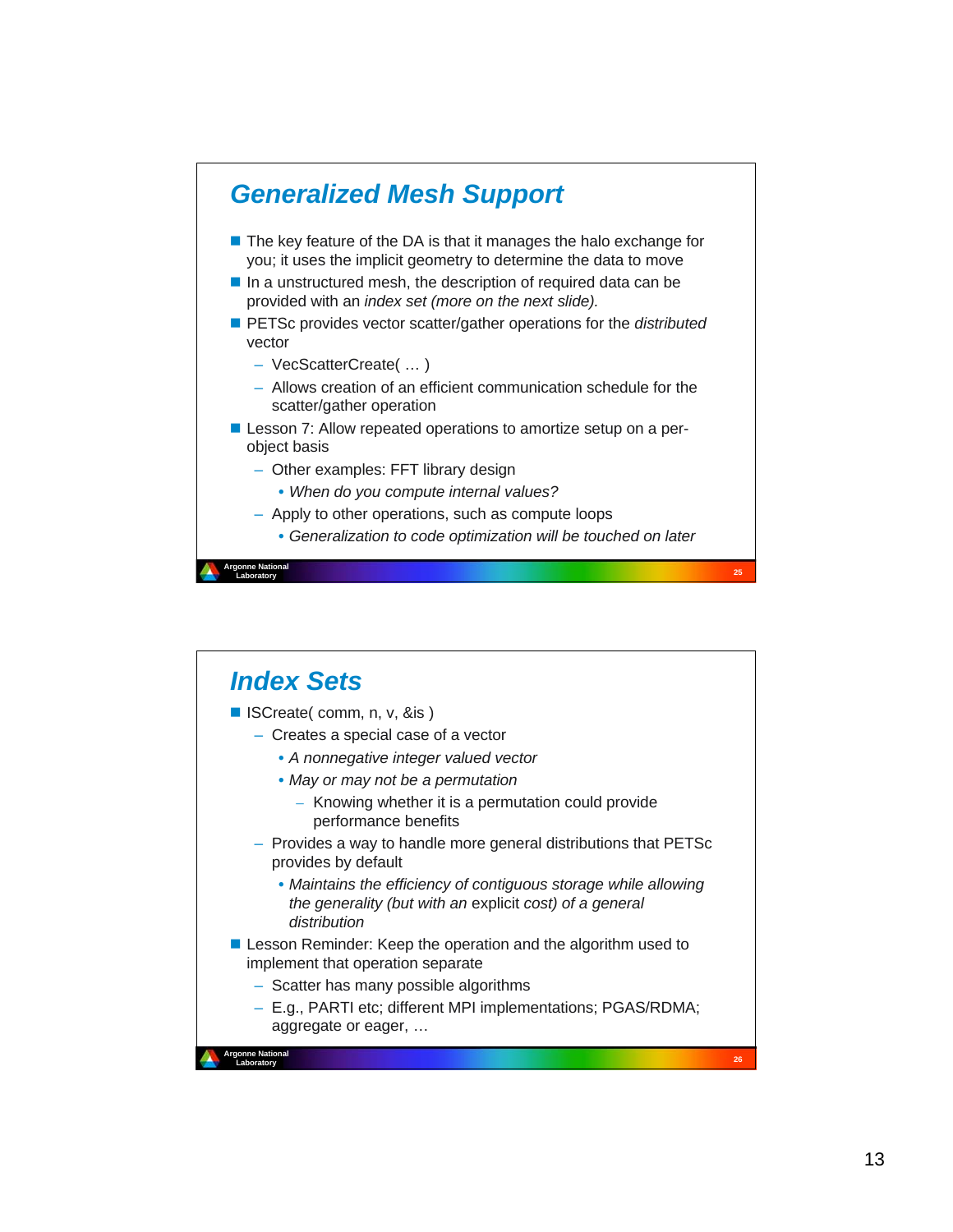

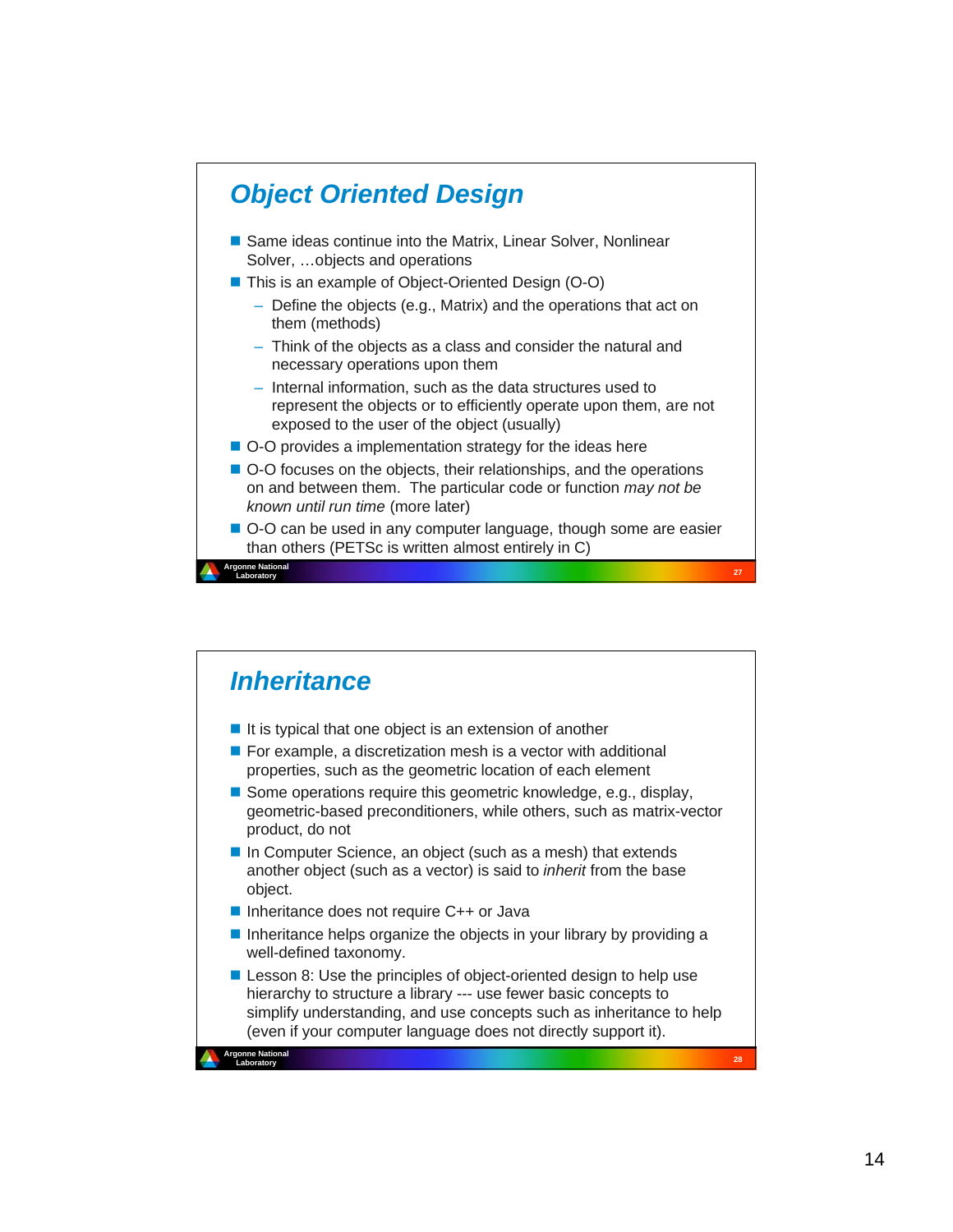

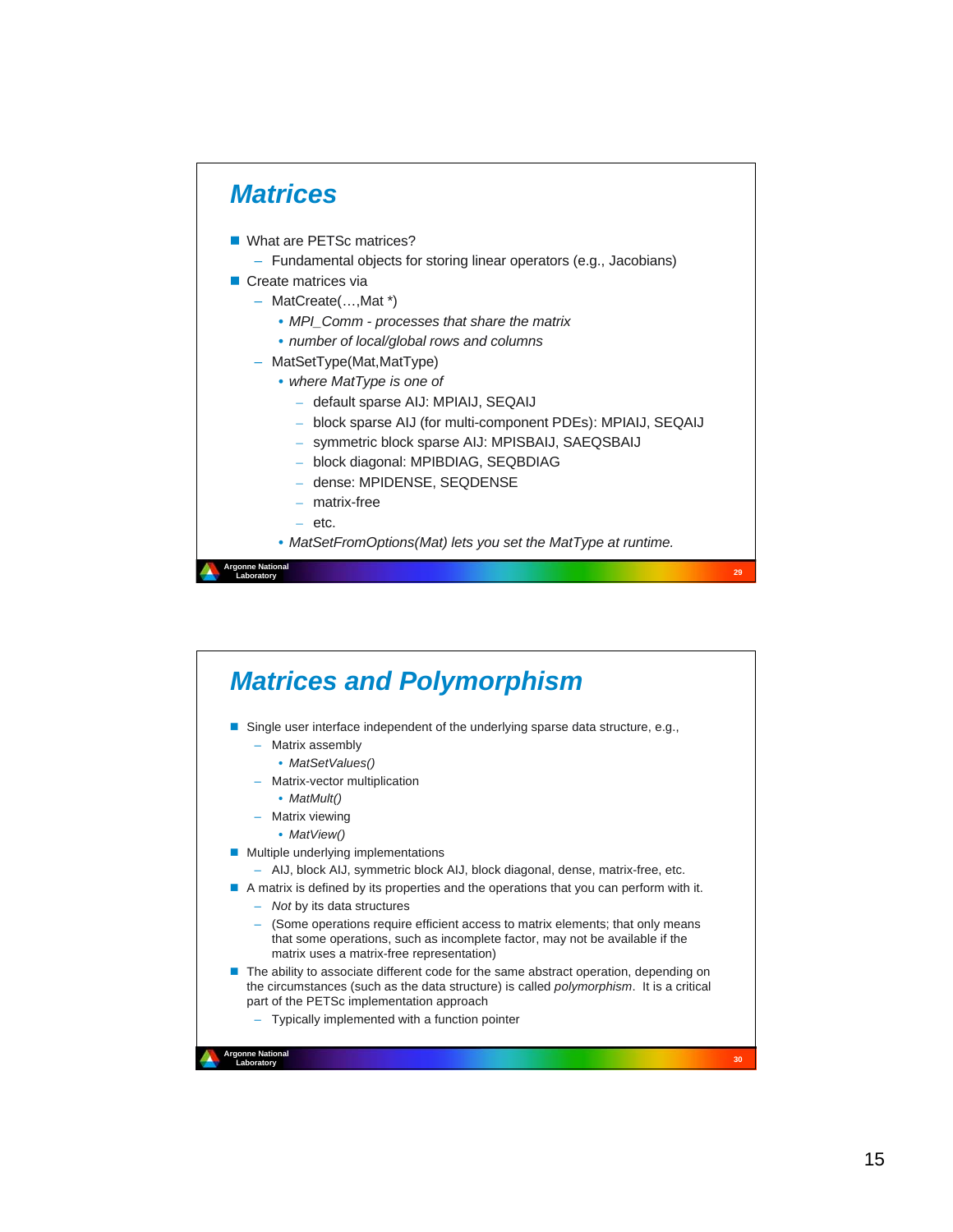

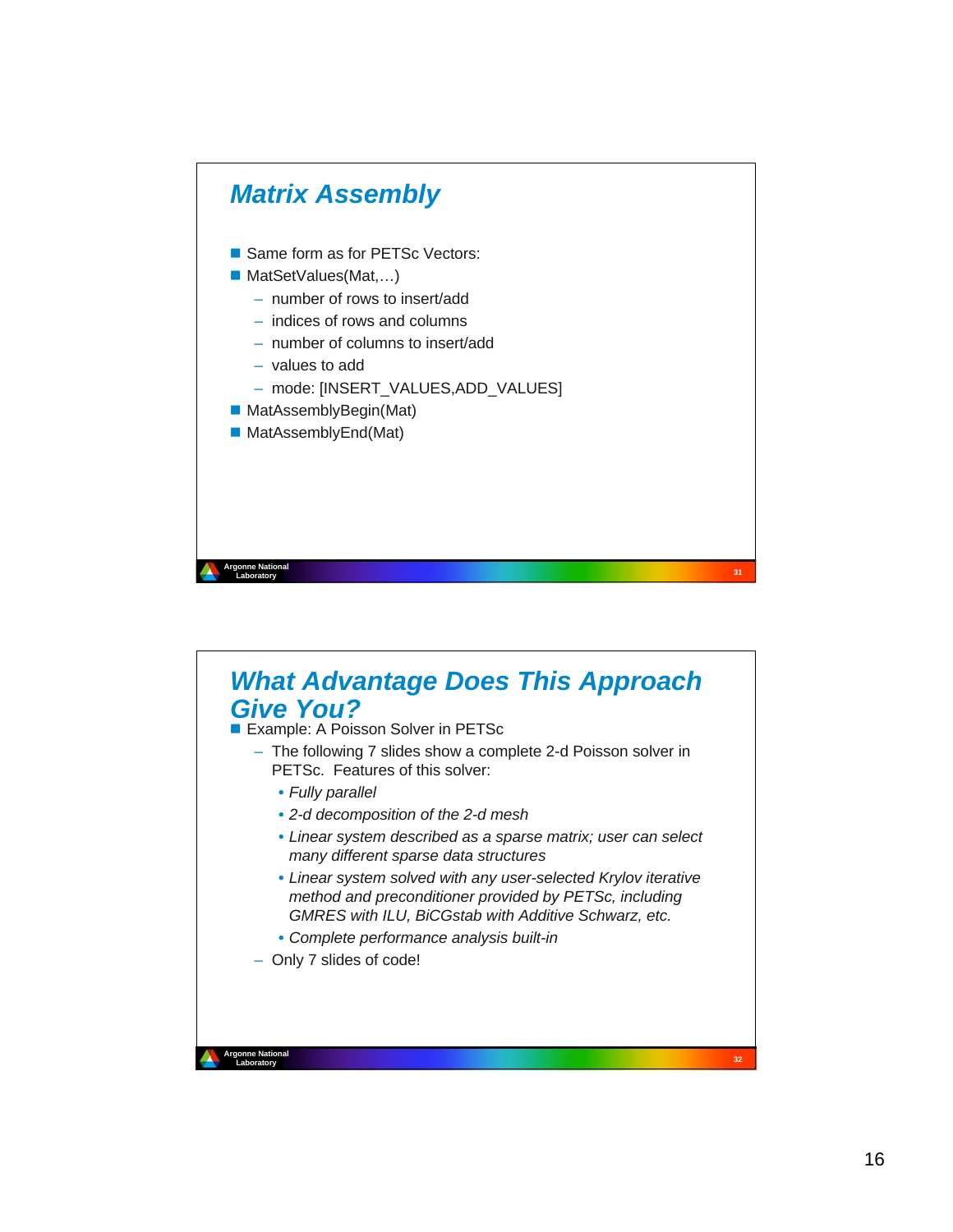

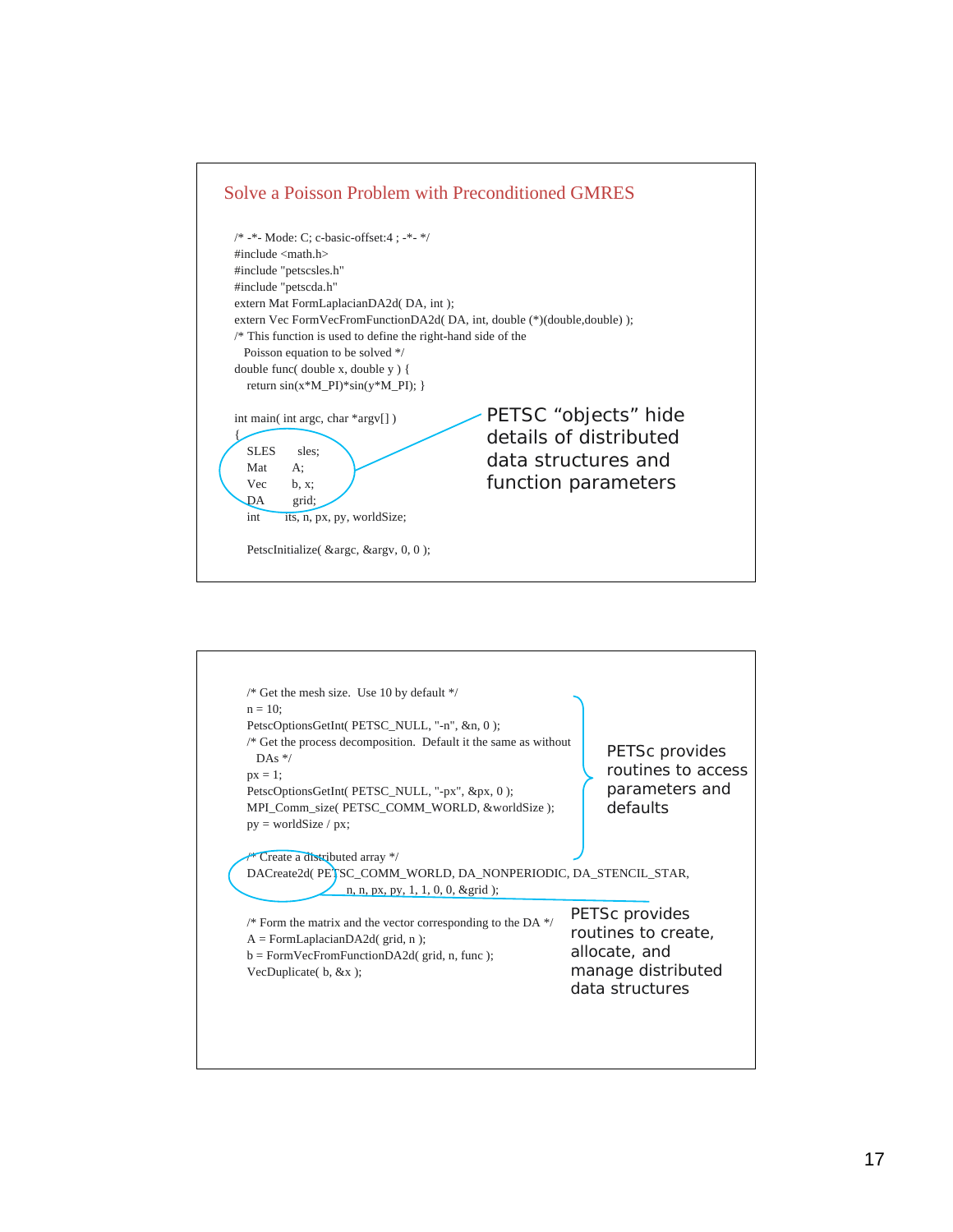

```
/* -*- Mode: C; c-basic-offset:4 ; -*- */
#include "petsc.h"
#include "petscvec.h"
#include "petscda.h"
/* Form a vector based on a function for a 2-d regular mesh on the 
   unit square */
Vec FormVecFromFunctionDA2d( DA grid, int n, 
                   double (*f)( double, double ) )
{
   Vec V;
   int is, ie, js, je, in, jn, i, j;
   double h;
   double **vval;
  h = 1.0 / (n + 1); DACreateGlobalVector( grid, &V );
   DAVecGetArray( grid, V, (void **)&vval );
```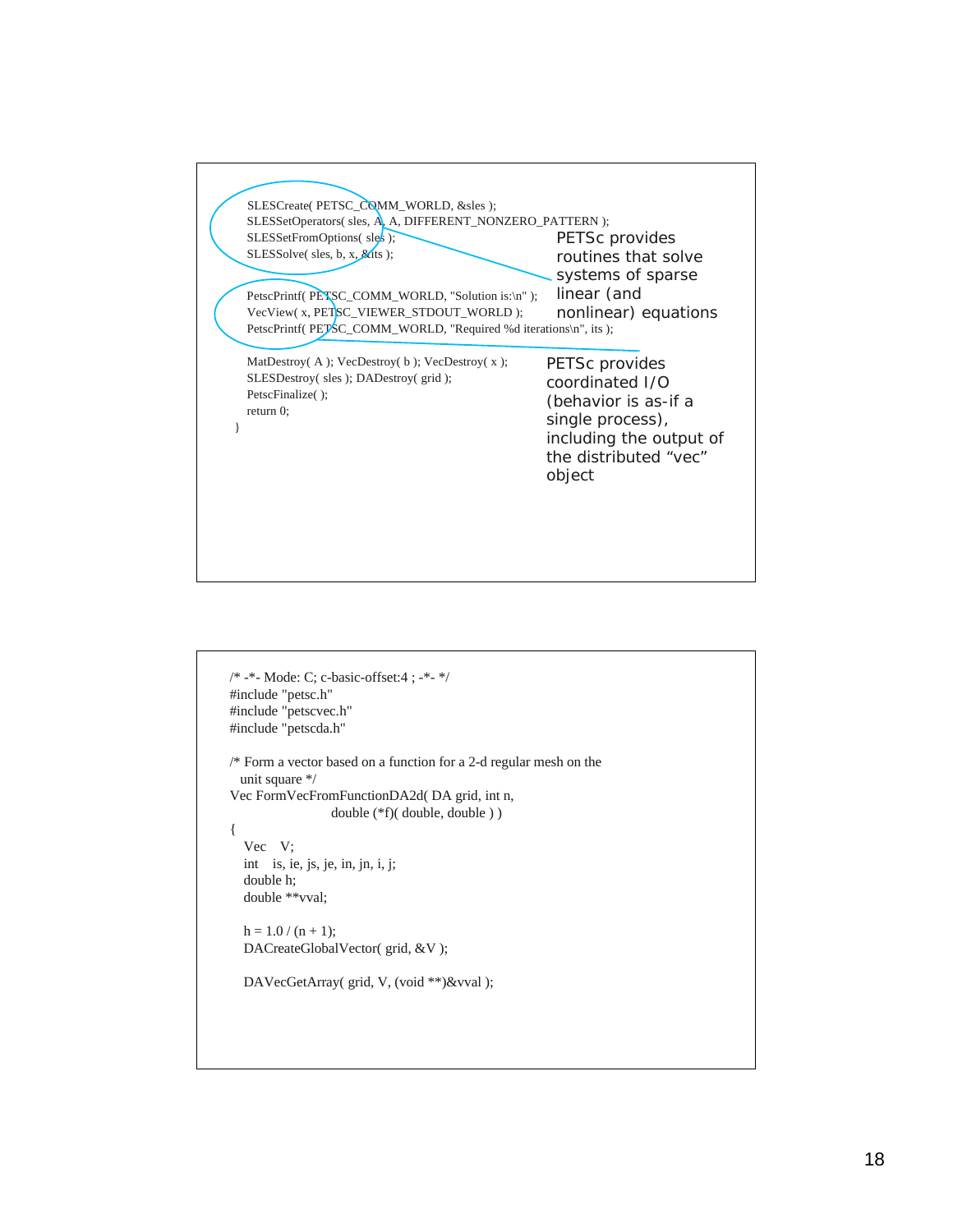

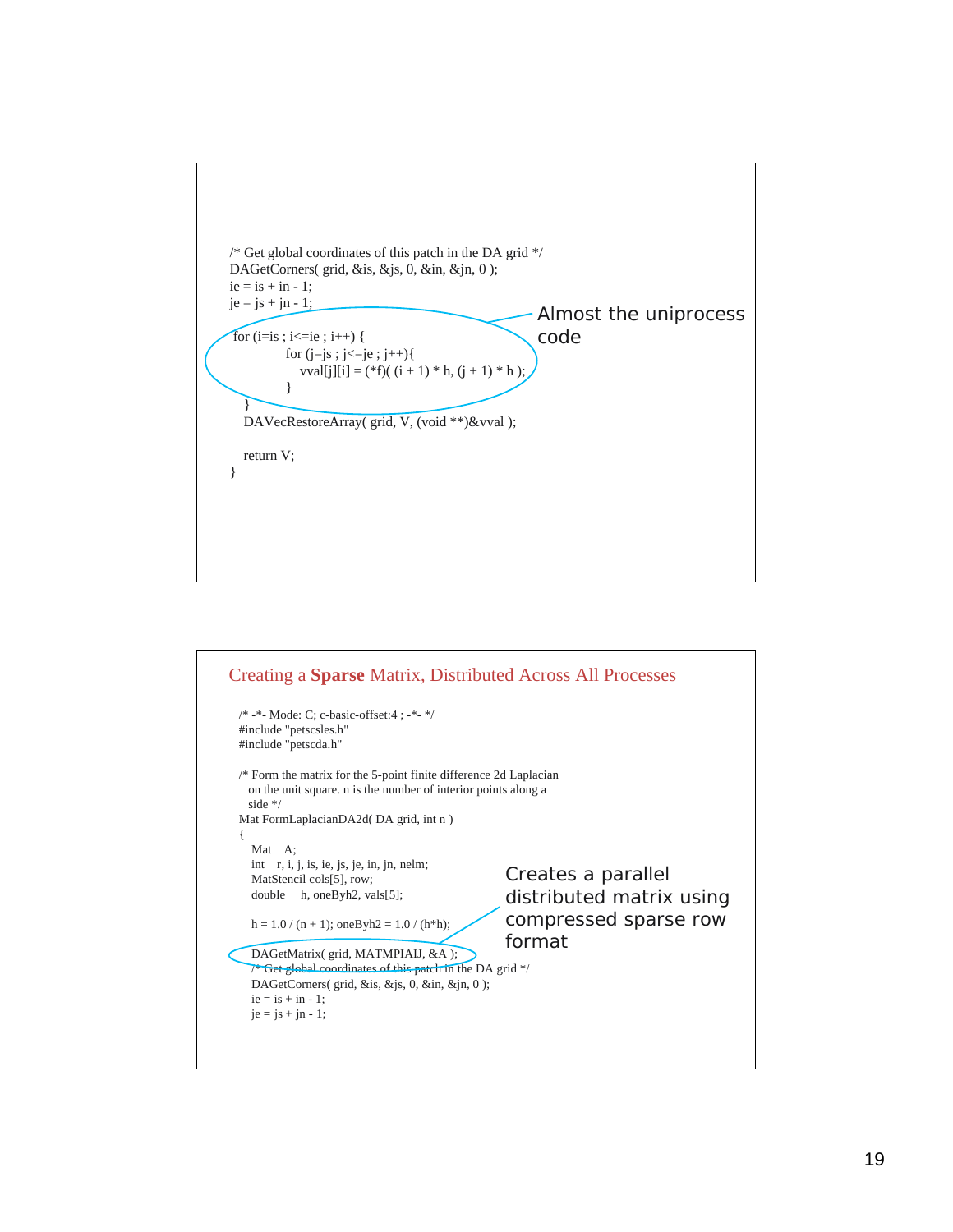

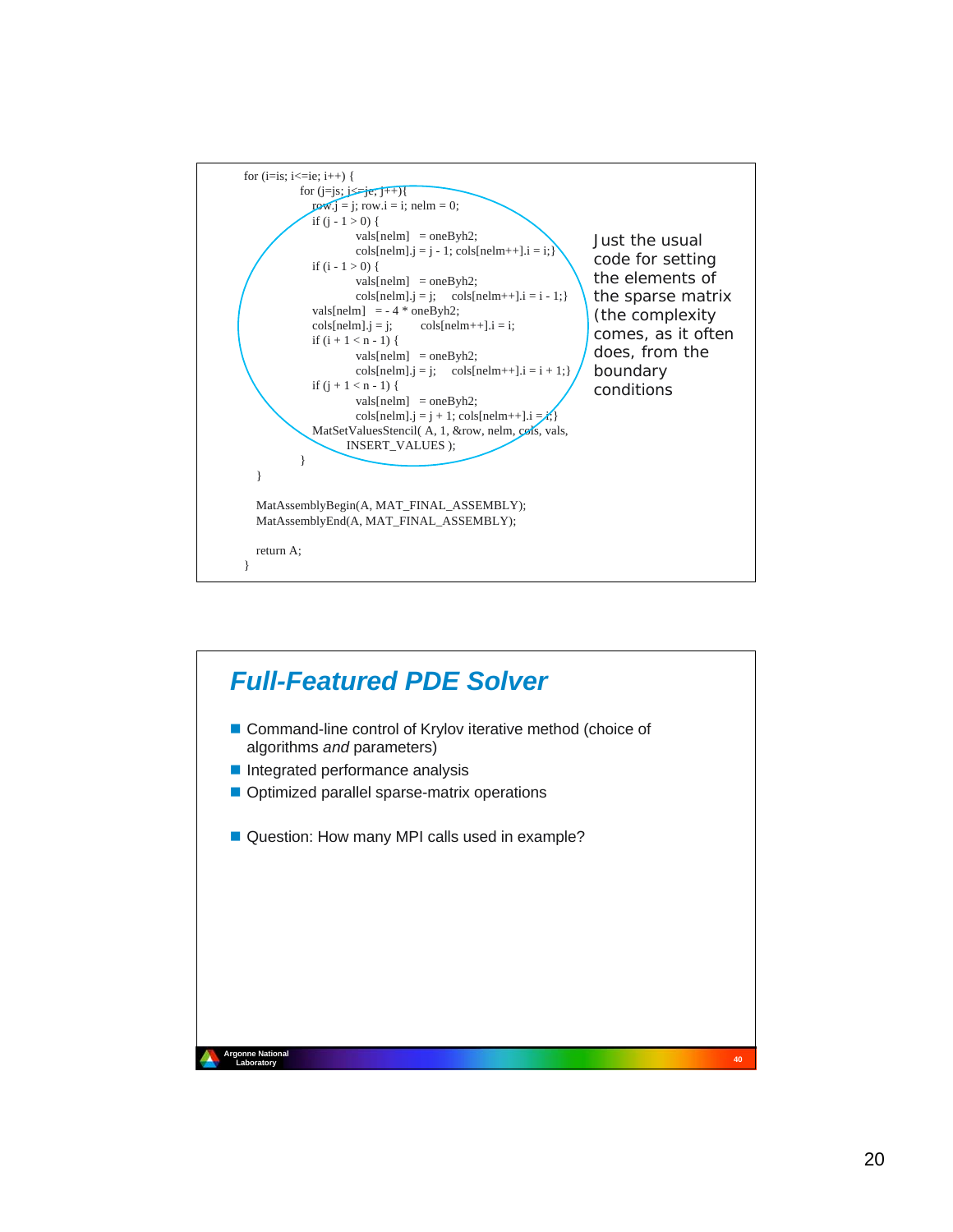

| <b>Functionality</b>                                                                                           | <b>Procedural Interface</b>                                                   | <b>Runtime Option</b>                                                                                                                                    |
|----------------------------------------------------------------------------------------------------------------|-------------------------------------------------------------------------------|----------------------------------------------------------------------------------------------------------------------------------------------------------|
| Set preconditioner type                                                                                        | PCSetType()                                                                   | -pc_type [lu,ilu,jacobi,<br>sor,asm                                                                                                                      |
| Set level of fill for ILU<br><b>Set SOR</b> iterations<br>Set SOR parameter<br>Set additive Schwarz<br>variant | PCILUSetLevels()<br>PCSORSetIterations()<br>PCSORSetOmega()<br>PCASMSetType() | -pc_ilu_levels <levels><br/>-pc sor its <its><br/>-pc_sor_omega <omega><br/>-pc_asm_type [basic,<br/>restrict, interpolate, none]</omega></its></levels> |
| Set subdomain solver<br>options                                                                                | PCGetSubSLES()                                                                | -sub_pc_type <pctype><br/>-sub_ksp_type<br/><ksptype><br/>-sub_ksp_rtol <rtol></rtol></ksptype></pctype>                                                 |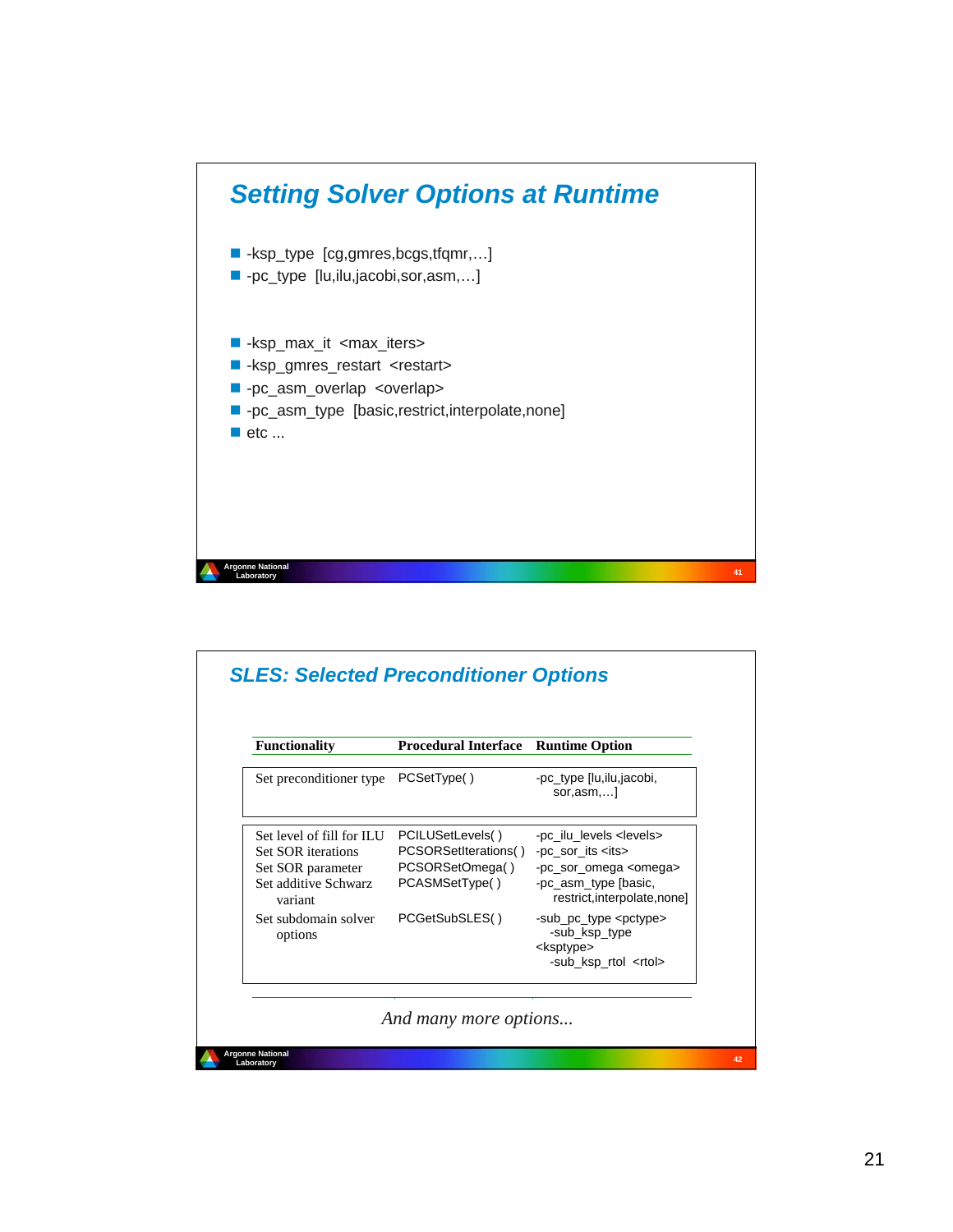

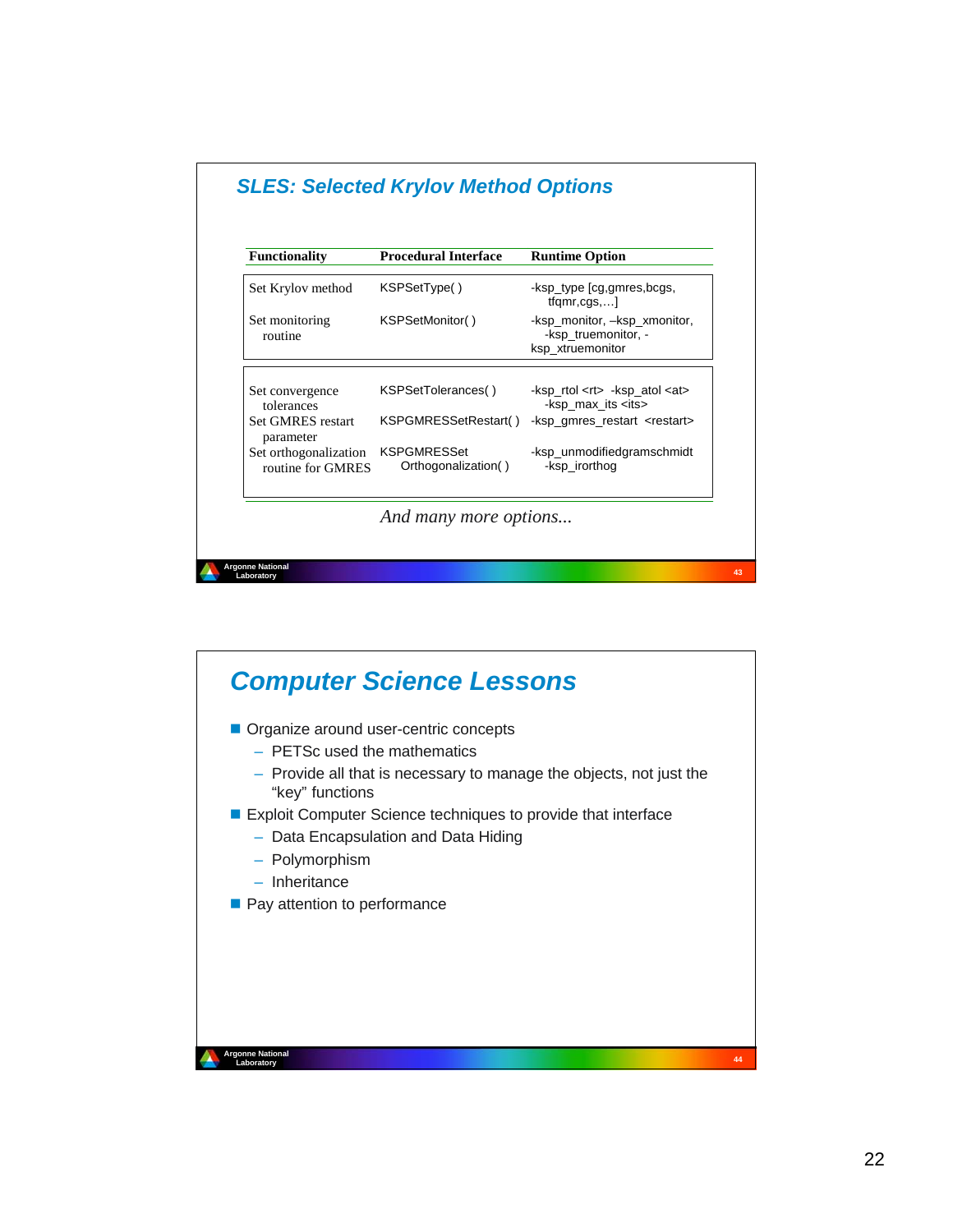

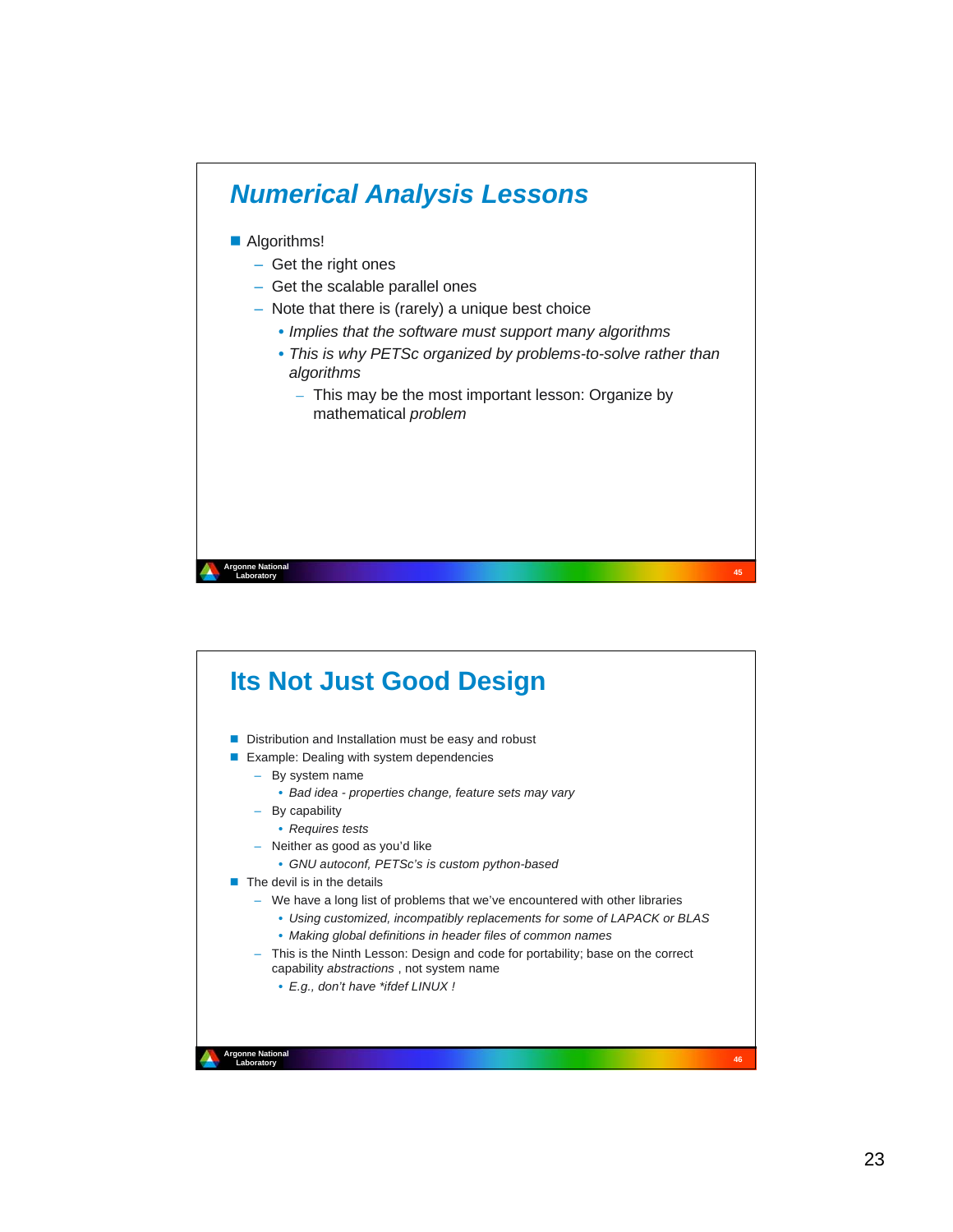

### **<sup>48</sup> Argonne National Laboratory** *Challenges for the Future*  $\blacksquare$  This is my personal view What does PETSc (and other libraries) need? **Alternate Distribution Models** – Web based access to services – GUI to help with installation options (e.g., finding BLAS) **Testing** – Coverage tests - MPICH2 provides a web-based summary of coverage test results (http://www-unix.mcs.anl.gov/mpi/mpich2/todo/coverage/ch3:sock/index.htm) – Automation of problem reports • *E.g., canonical build digest* **Algorithm Updates** – Libraries require performance and correctness contracts **Performance Tuning** – Must be automated to be maintainable and affordable – One approach is the use of performance annotations and source-to-source transformations • *In simplest form, helps with optimizations that are sensitive to data alignment* • *More sophisticated forms apply complex transformations for cache, register, and noncache memory (e.g., for GPGPU)*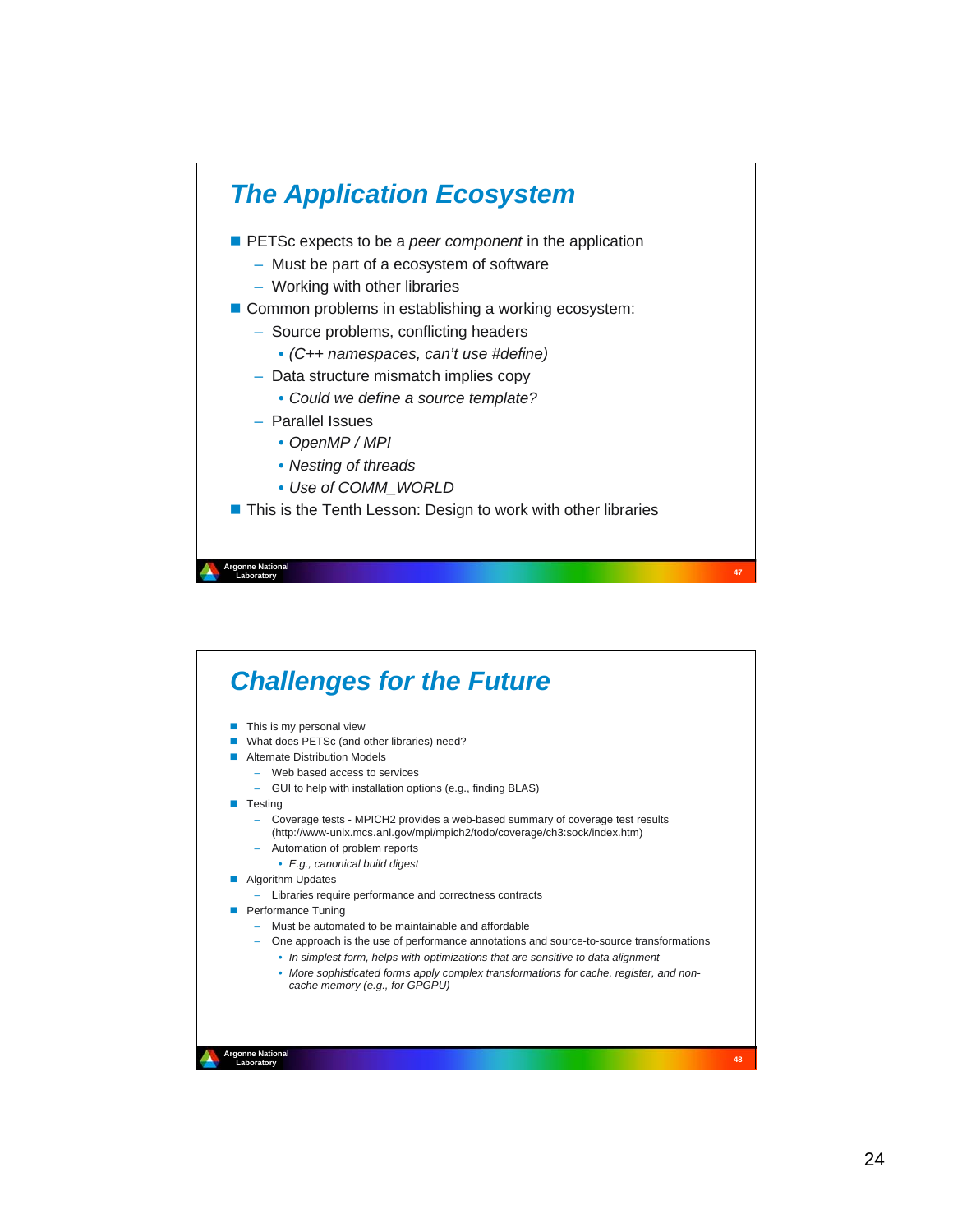

- *MPI? + Threads? GPGPU? UPC? Other PGAS languages?*
- *How can we move forward?*
- Source to source transformations
	- *Regardless of language, additional help will be required to ensure good performance*
	- *Reduce library overhead*
		- Especially in object assembly
		- PETSc's routine based method has too much overhead,
			- VecGetArray is too dangerous and error-prone
	- *Cross-module and library data structures*
		- E.g., Templates without full C++ to avoid large compilation times, neglected optimizations (because of code complexity)
	- *Performance specialization in library*
		- For example, system-specific alignment pragmas or pseudofunctions, such as those required by IBM's BlueGene

**<sup>49</sup> Argonne National Laboratory**

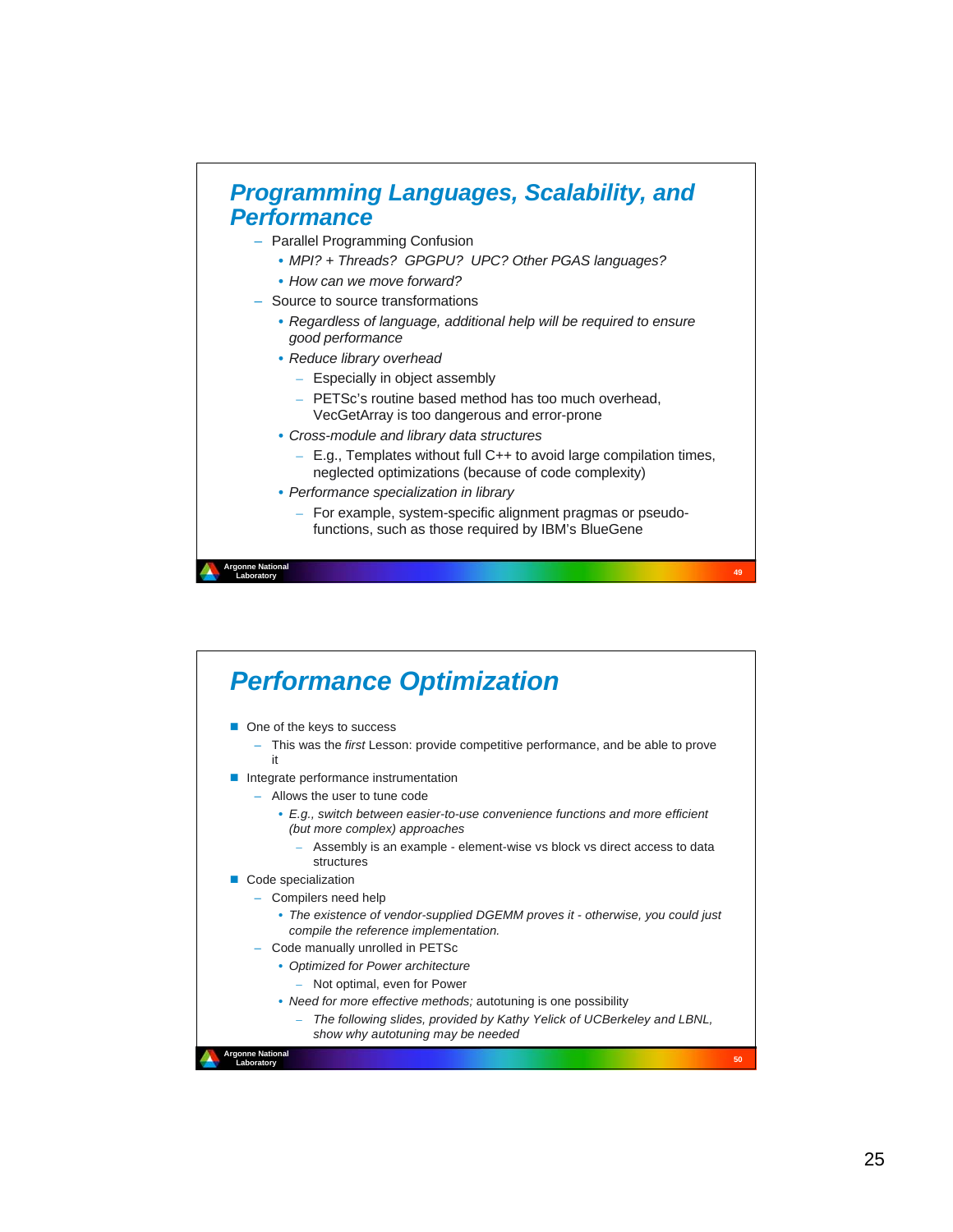

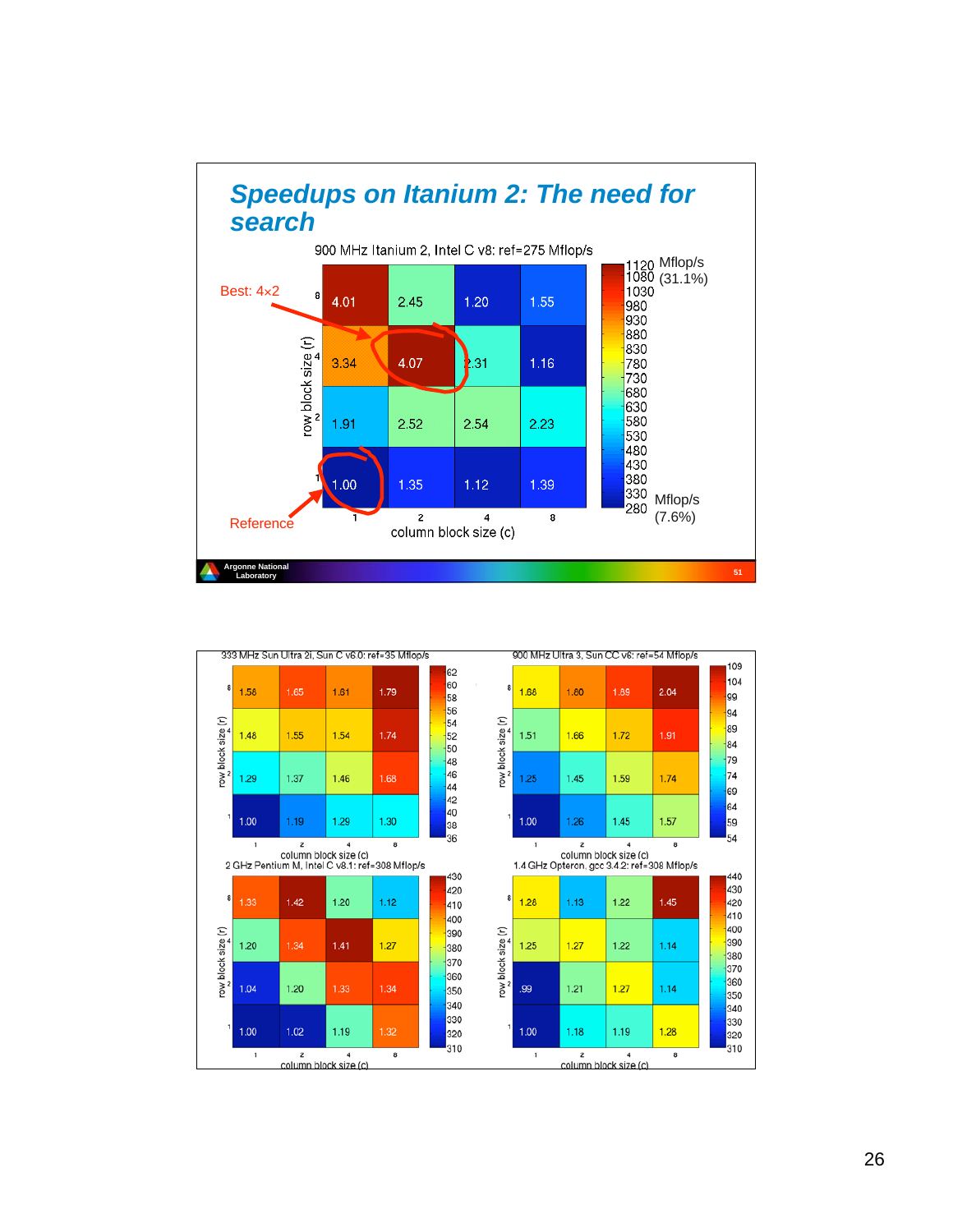

### **<sup>54</sup> Argonne National Argonne Nati** *Lessons* 1. Permit the best performance 2. Provide an escape for customization 3. Define/Update objects as a single operation 4. Provide ease-of-use features, even if they are not highperformance 5. It is good to provide multiple ways to perform the same operation (non-orthogonality of function) 6. Provide special purpose objects (not routines!) for important cases, and then optimize them 7. Allow repeated operations to amortize setup on a per-object basis 8. Use the principles of object oriented design to help use hierarchy to structure a library 9. Design and code for portability; base on the correct capability abstractions, not system name 10. Design to work with other libraries